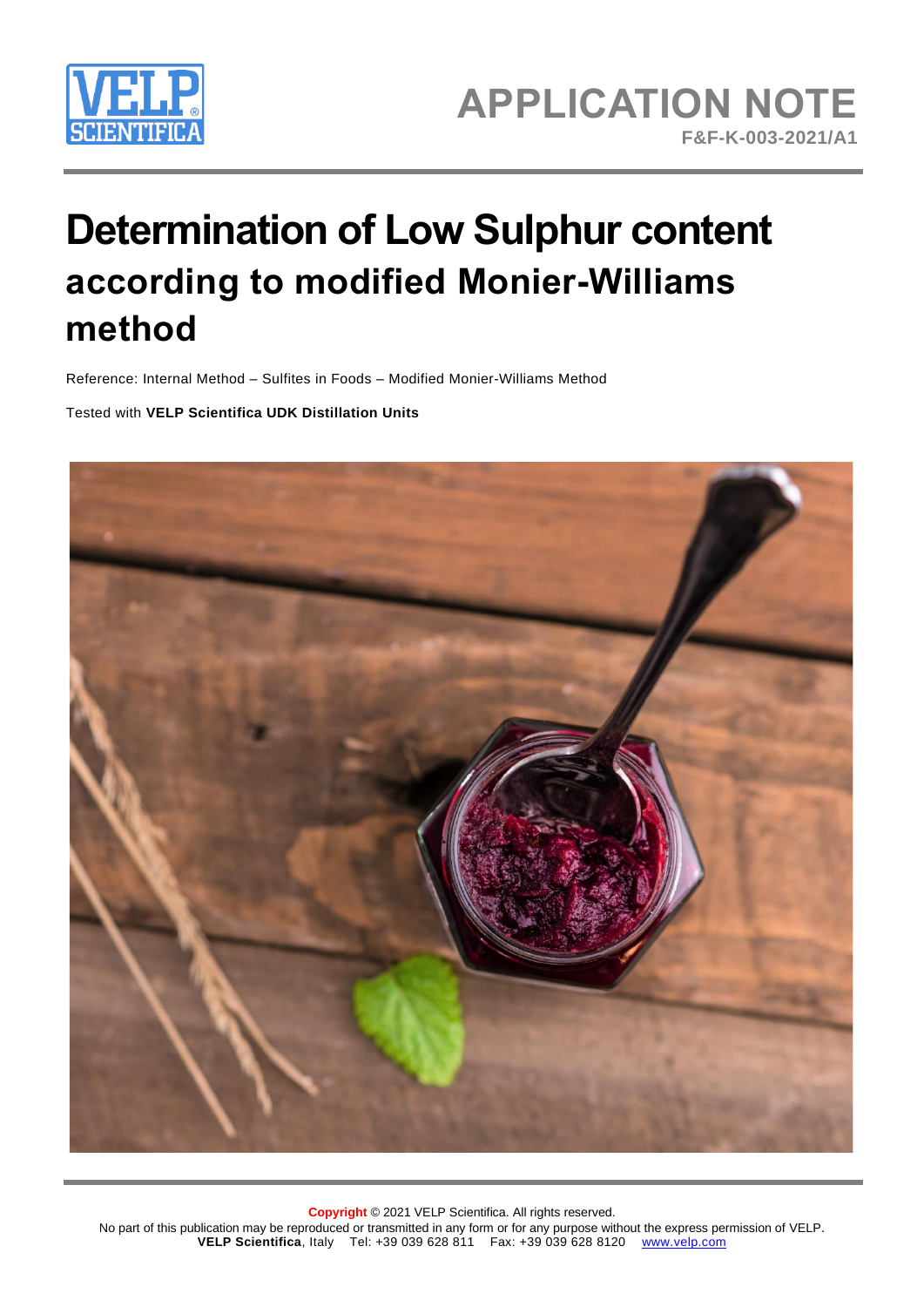

# **SO<sup>2</sup> LOW CONTENT DETERMINATION MODIFIED MONIER-WILLIAMS METHOD**

### **Introduction**

Sulphites agents are compounds that are capable to release sulphur dioxide SO<sub>2</sub>, which helps to preserve the food. Sulphites were used by many ancient cultures like Romans or Greeks to prevent spoilage, discoloration of food, to sanitize wine vessels, etc. Their use became an issue of concern when certain sensitive individuals exhibited adverse reactions as asthmatic reactions. For this reason, the European Union and other countries have regulated the use of these compounds in food and beverages.

#### **Sulphur dioxide Determination**

One of the most commonly used methods for this analysis is the **sulphur dioxide distillation from complex matrixes followed by iodine titration**. This steam distillation performed with an automatic apparatus shortens the required time considerably and ensures reliable results.

The described method shows comparable results to the Optimized Monier-Williams method (OMW).

## **Chemicals**

- Starch solution
- Iodine solution 0.005 N
- Hydrochloric acid (HCl) 33 %

#### **Sample**

| Sample FAPAS          | Dehydrated coconut     |
|-----------------------|------------------------|
| Assigned value        | $40.0$ mg/kg           |
| Satisfactory range    | $38.48 - 41.52$ mg/kg  |
| Sample FAPAS          | White Beans            |
| Assigned value        | 30.0 mg/kg             |
| Satisfactory range    | 29.13 - 30.87mg/kg     |
| <b>Standard FAPAS</b> | Seedless Raspberry Jam |
| Ref. Number           | T27188QC               |
| Assigned value        | 49.3 mg/kg             |
| Satisfactory range    | 47.43 - 51.17 mg/kg    |

#### **Sample Preparation**

Homogenize the sample avoiding unnecessary exposure to air. Weigh sample quantity depending on the expected quantity of SO<sup>2</sup> into Test tube Ø80x300 mm, 1000ml (cod. A00001083).

| <b>Expected SO<sub>2</sub> ppm</b> | Sample g |
|------------------------------------|----------|
| 0 - 50                             | 15       |
| $50 - 200$                         | 10       |
| $200 - 500$                        |          |
| >500                               |          |

If the SO<sub>2</sub> content is unknown, weigh 10 g of sample.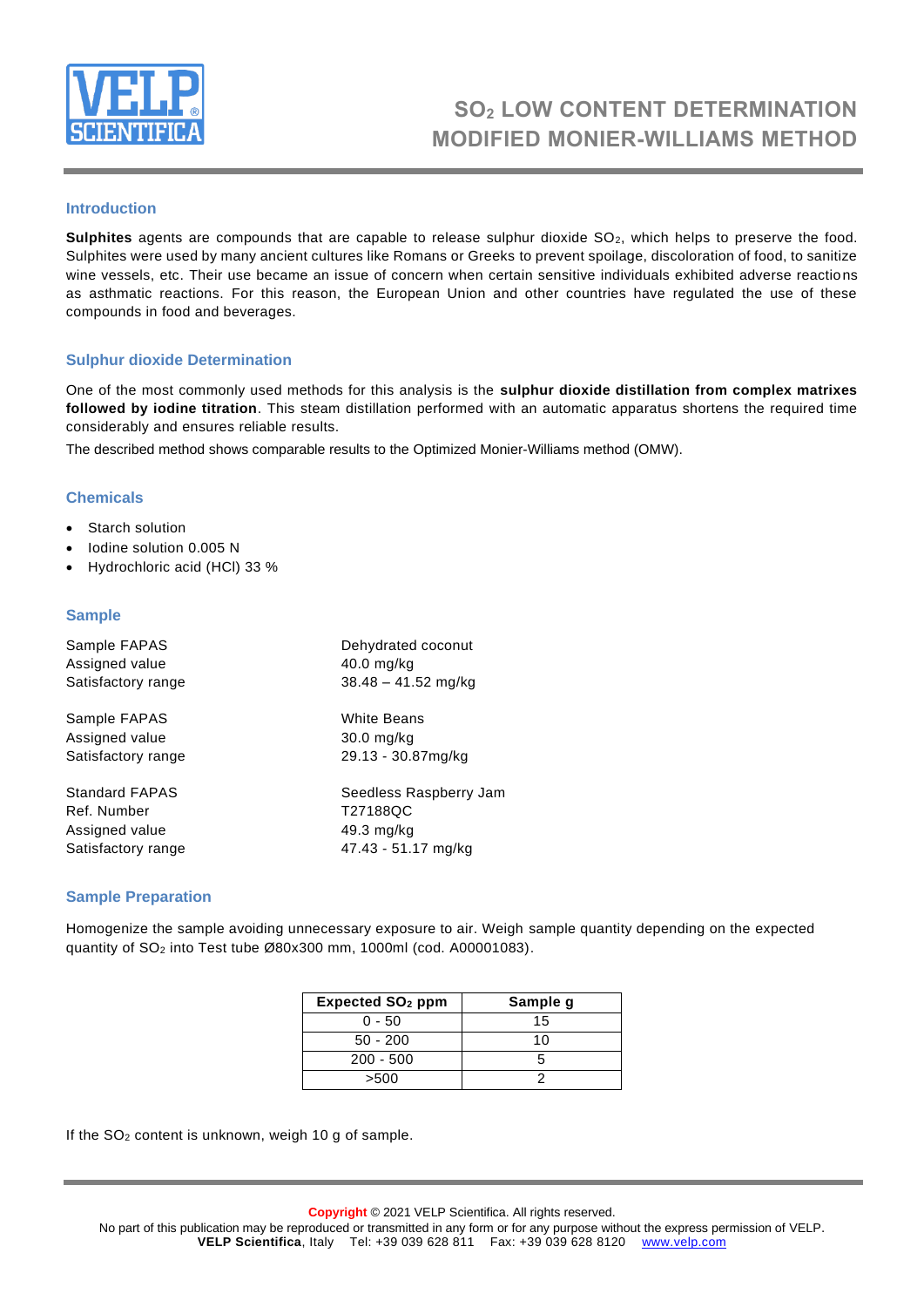

# **SO<sup>2</sup> LOW CONTENT DETERMINATION MODIFIED MONIER-WILLIAMS METHOD**

## **Distillation and Titration**

Prepare the receiving solution in a 250 ml Erlenmeyer flask, adding 75 ml of distilled water, 10 drops of starch solution and 1 ml of iodine solution 0.005 N. The receiving solution color is light blue.

Distill the samples according to the following parameters set in a customizable method:

- H2O (dilution water): 50 ml
- HCl (33%): 30 ml\*
- Distillation time: 6 minutes
- Steam power: 50 %
- At the end of the distillation, avoid automatic distillation residues discharge.

*\* added manually. It is possible to use lower HCl concentration adding it with Acid pump kit.*

Prepare some blanks with all chemicals and without the sample.

Titrate the distillate with iodine solution  $0.005$  N in order to get the solution back to light blue, when  $SO<sub>2</sub>$  arrives, the solution turns colorless and the color persists for about 30-40 seconds.

It was found that using always the same amount of iodine reagent (1 ml) in the starting solution, titration is facilitated and accuracy is increased.

#### **Typical Results**

Record the ml of titration solution for the calculation using the formula:

**mg/kg SO**<sub>2</sub> =  $(ml \text{ sample - } ml \text{ blank}) * M_{SO2} * N * 1000$ msample \* 2

ml sample: titrant volume used for sample ml blank: average of titrant volume used for blanks MSO2: SO<sup>2</sup> molecular weight (64.06 g/mol) N: normality titrant solution (0.005 N) msample: sample quantity (g)

| Sample quantity (g) | ml Titrant | mg/kg SO <sub>2</sub> |
|---------------------|------------|-----------------------|
| 40.10               | 10.00      | 39.9                  |
| 41.16               | 10.10      | 39.3                  |
| 40.15               | 10.35      | 41.2                  |
| Average $\pm$ SD%   |            | $40.13 \pm 0.79$      |

**Copyright** © 2021 VELP Scientifica. All rights reserved.

No part of this publication may be reproduced or transmitted in any form or for any purpose without the express permission of VELP. **VELP Scientifica**, Italy Tel: +39 039 628 811 Fax: +39 039 628 8120 [www.velp.com](http://www.velp.com/)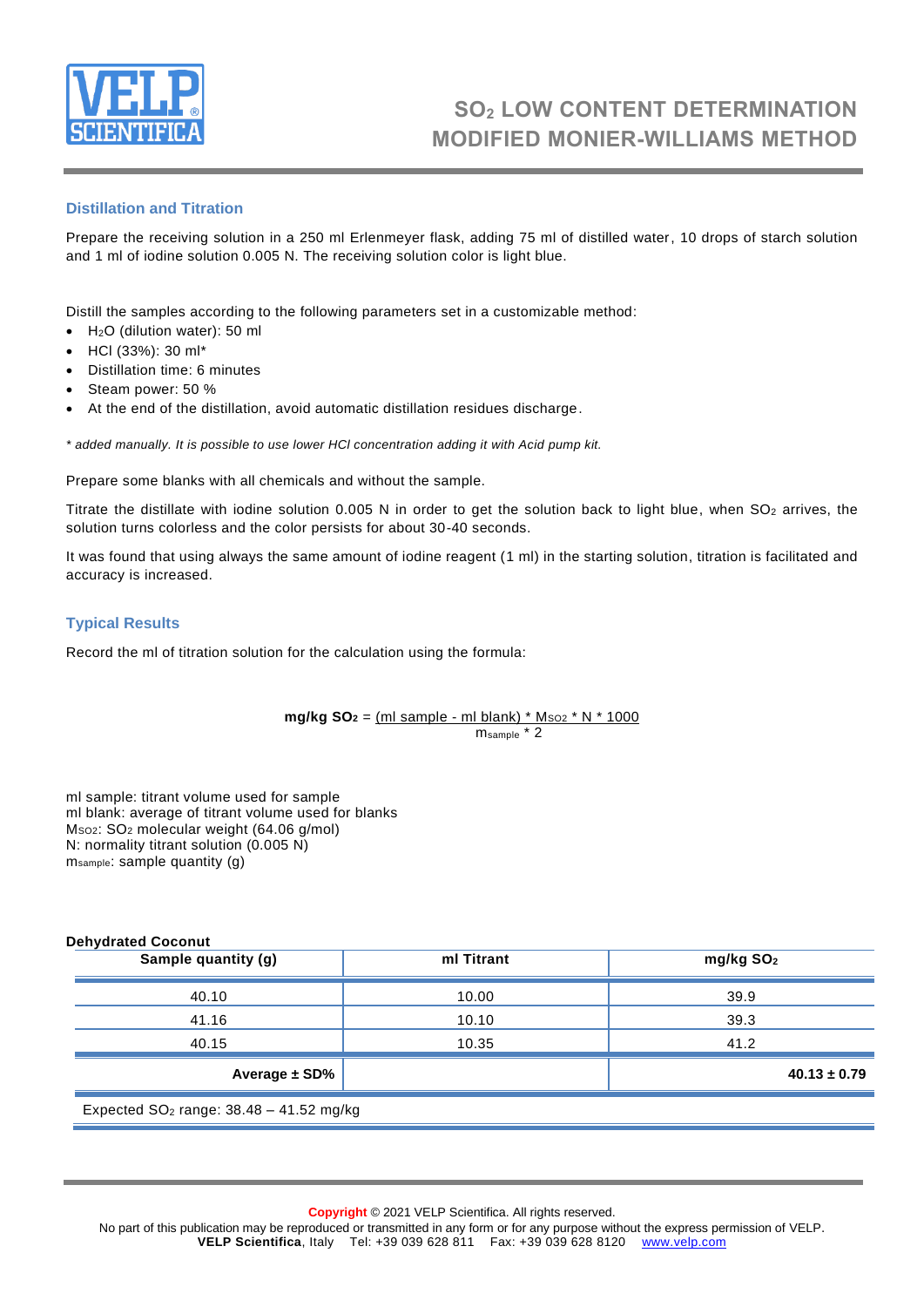

# **SO<sup>2</sup> LOW CONTENT DETERMINATION MODIFIED MONIER-WILLIAMS METHOD**

| White beans                               |            |                       |  |
|-------------------------------------------|------------|-----------------------|--|
| Sample quantity (g)                       | ml Titrant | mg/kg SO <sub>2</sub> |  |
|                                           |            |                       |  |
| 56.20                                     | 10.90      | 31.0                  |  |
| 55.25                                     | 10.55      | 30.6                  |  |
| 55.12                                     | 10.25      | 29.8                  |  |
| Average ± SD%                             |            | $30.47 \pm 0.50$      |  |
| Expected $SO2$ range: 29.13 - 30.87 mg/kg |            |                       |  |

#### **Seedless Raspberry Jam**

| Sample quantity (g)                           | ml Titrant | mg/kg SO <sub>2</sub> |  |
|-----------------------------------------------|------------|-----------------------|--|
| 5.06                                          | 1.55       | 49.0                  |  |
| 5.07                                          | 1.60       | 50.5                  |  |
| 5.12                                          | 1.55       | 48.4                  |  |
| Average $\pm$ SD%                             |            | $49.3 \pm 0.88$       |  |
| Expected $SO2$ content: $47.23 - 51.17$ mg/kg |            |                       |  |

The complete procedure was verified by dosing 10 ml of sodium bisulphite standard solution containing 23.57 mg SO<sub>2</sub>.

#### **Conclusion**

The obtained **results are reliable and reproducible** in accordance with the expected values meaning **high repeatability** of the results.

The described method shows comparable results to the Optimized Monier-Williams method (OMW).

The **[UDK VELP Distillation Units](https://www.velp.com/en-ww/distillation-units.aspx)** are the ideal solution for your lab providing:

- High level of **precision and reproducibility**
- High **productivity**
- Worldwide **official method** adherence
- Reliability and **ease-of-use**
- **TEMS™ Technology**: save Time, Energy, Money and Space
- Moderate running costs

No part of this publication may be reproduced or transmitted in any form or for any purpose without the express permission of VELP. **VELP Scientifica**, Italy Tel: +39 039 628 811 Fax: +39 039 628 8120 [www.velp.com](http://www.velp.com/)